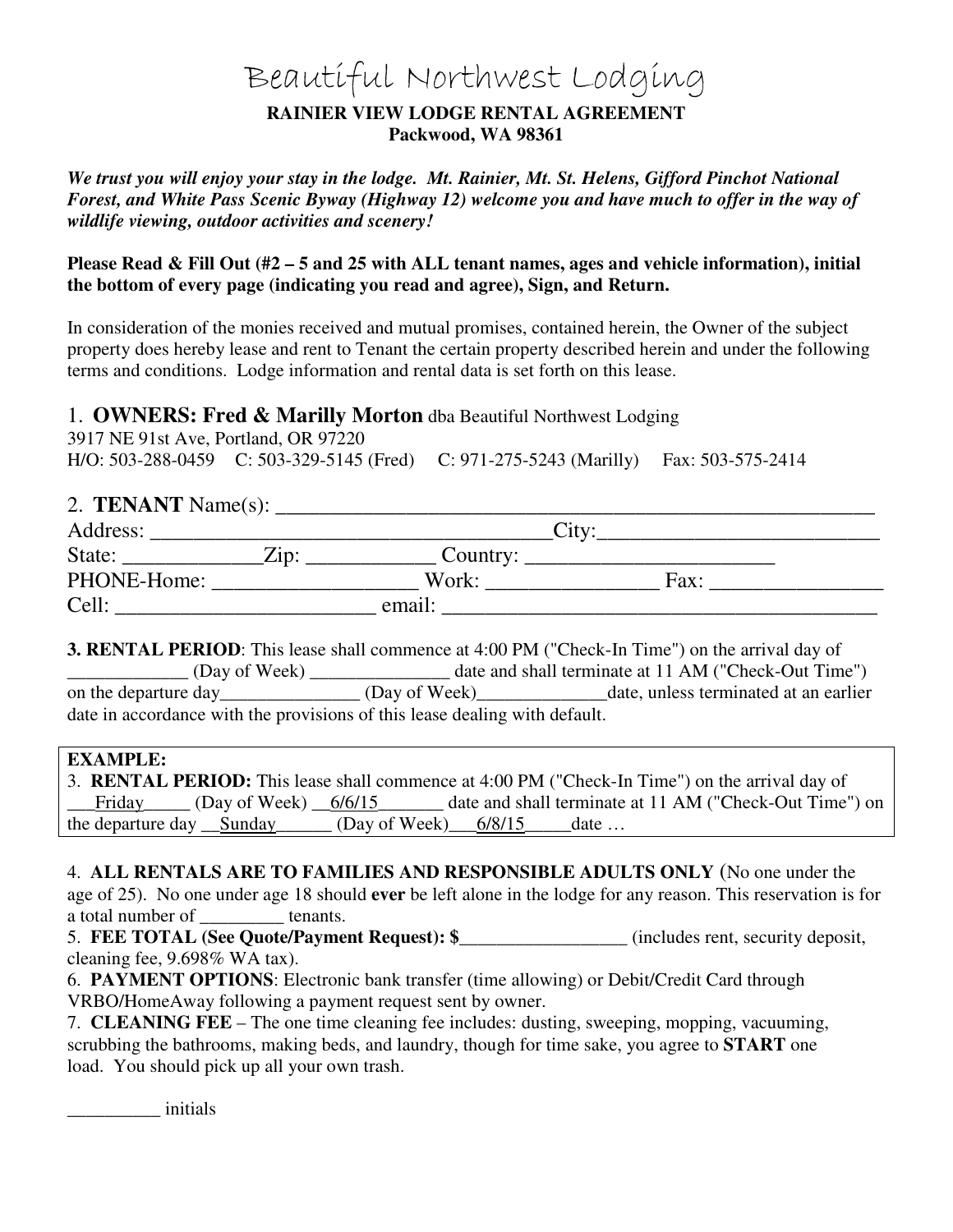8. **SECURITY DEPOSIT**: is required and **refundable,** provided there is no damaged/missing items or excessive cleaning. Excessive cleaning would consist of: 1. Housekeeper completing basic check-out procedures listed in the Welcome book AND driving directions sent prior to arrival. 2. Picking up trash inside or on the grounds. 3. Cleaning stains from carpets or furniture. 4. Returning the kitchen to its original condition, etc. Blankets, linens and towels are provided and will be counted before security deposit is returned. If issues arise, the fee will be deducted from the deposit and the remainder sent to the Tenant.

9. **CHECK-IN/CHECK-OUT**: Check-in time is 4:00 PM (PST). Check-out time is 11:00 AM (PST). Approximately one week prior to arrival, you will be sent driving directions, the code for the number pad, and procedures. **The number pad is on the left garage-door frame (closest to the stairs) of the lodge,** and you will enter and exit through this door. All doors and windows should be closed and locked when you leave.

10. **CANCELLATIONS**: All reservations canceled 31 days or more from date of occupancy, are subject to a cancellation fee. For reservations canceled 30 days or less prior to occupancy, **no refund will be given** for any reason, and include: early departures, acts of God, nature, default/termination, weather or weatherrelated situations, mechanical failure, ski or golf conditions, power failures, family feuds, death of the family dog, etc. We are not responsible for the return of any rental fees for any reason. We recommend the purchase of trip cancellation insurance at your own expense.

www.csatravelprotection.com ~ 1-866-298-6846 or 1-800-711-11997

11. **PETS** are **NOT** permitted **IN** or **ON** the rental property at any time! Any violation is grounds for immediate termination and evidence of a pet will cause the forfeiture of your **ENTIRE** security deposit. 12. **NO SMOKING** in the lodge! You may smoke outside, with the windows and doors closed. Ash trays are provided on the front and back decks. If housekeeping finds evidence of smoking *in* the lodge and/or cigarette butts thrown on the grounds, you will forfeit your **ENTIRE** security deposit.

13. **LINENS/TOWELS/BLANKETS**: All linens, towels, throws and blankets are provided and will be counted before the security deposit is returned. Do **NOT** remove *any* blankets, throws, sheets, towels or rags from the lodge or its property for any reason. If you plan activities away from the property that need these items (i.e. swimming, boating, picnics, etc.), be sure to bring your own, and do **NOT** take blankets outside for any reason, especially by the fire.

14. **SEXUAL ENHANCEMENT** cream/oils/ointments & massage oils are NOT permitted IN or ON bedding, furniture or in the sauna/hot tub. These items stain wood surfaces. Linens and fabrics require multiple treatments and repeated laundering, which is excessive, and not covered in your cleaning deposit. If your visit requires the use of such items, please bring your own bedding, and remove those provided. The cost of replacement linens will be deducted from your security deposit if we find them in this condition.

15. **GRILLING** is permitted. Use of fireworks is prohibited.

16. **FIRE PIT:** You must agree to follow all posted fire pit rules.

17. **HOT TUB:** You must agree to follow all posted hot tub rules.

18. **SAUNA:** You must agree to follow all posted sauna rules, including adding fragrances to the water.

19. **TERMS OF OCCUPANCY**: The rented property is a private residence and you agree to indemnify the owner for any damage or loss to the property or its contents that occur during your stay. Violation of occupancy limits will result in the forfeiture of all monies and termination of occupancy. **We reserve the right to inspect the property during your stay.** Further you agree to refrain from any activity which interferes with the neighbors' peace/property and will observe quiet hours at *10 PM*. Beautiful Northwest Lodging is not liable for inoperable equipment, systems, or appliances, as major repair problems cannot be foreseen. There are no rebates or refunds issued to Tenants for any reason as every good faith effort is made to insure the property is maintained to highest standards. Tenant(s) is responsible for any damage incurred during his occupancy of the premises. Tenant is expected to care for the property as if it were their own or better.

## **!!!REARRANGING FURNITURE AND/OR ELECTRONIC EQUIPMENT IS NOT PERMITTED!!!**

\_\_\_\_\_\_\_\_\_\_ initials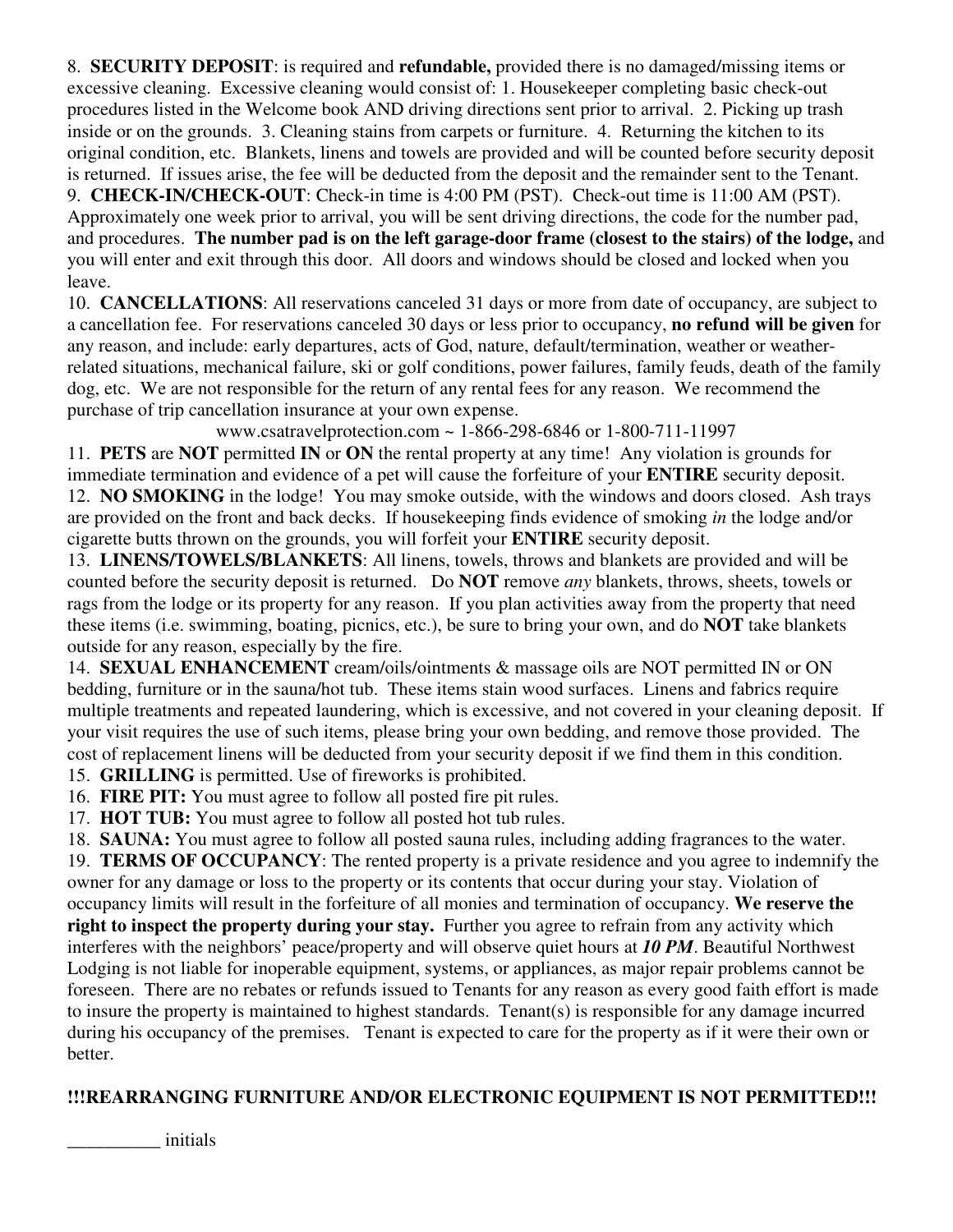**Tenant acknowledges that unless Owner is notified on day of check-in of damage or cleaning concerns, then thereafter, all damages or concerns to the property during the occupancy will be Tenants responsibility** and must be reported to Owner and damages withheld from the security deposit.

20. **QUIET HOURS** begin at 10 PM. That means outside activity (music/hot tub/fire pit) needs to cease or noise kept to a minimum by 10 PM. There are other homes close by that occupy full-time residents. A violation of this agreement could result in the termination of occupancy and forfeiture of all monies. Thank you for respecting others!

21. **LOCKED AREAS** for which Tenant is not provided a key, such as owner's personal storage areas, are exempt from this lease agreement and are off limits to the Tenant. Forced entry into these areas are cause for immediate termination, and Tenant will be charged for damage and/or missing items. If landlord needs access to locked areas during your rental period, they will notify you prior to entrance.

22. **DEFAULT/TERMINATION**. If the Tenant or any member of his party violates any of the terms of this agreement, the Owner may, at the Owner's sole discretion, terminate this lease with no refund of unused portions of the rent and may enter the premises and remove Tenant, the members of his party and their belongings. Tenant is notified that they will be subject to an expedited eviction procedure pursuant to the "Vacation Rental Act".

23. **INDEMITY**. The Tenant agrees to release and indemnify the Owner and its Agent from and against all liability, should anyone be injured upon the premises during the term of the lease, resulting from any cause whatsoever, except in the case of personal injury caused by the negligent act of the Owner, his Agent or the Agent's employees.

24. **IN THE EVENT** that the Owner is unable to deliver said property to Tenant under this lease agreement prior to occupancy because of fire, eminent domain, act of nature, double booking, delay in construction or any other reason whatsoever, Tenant hereby agrees that Owner's sole liability as a result of these conditions is a full refund of all consideration previously tendered by Tenant.

25. **OCCUPANCY RATE**. The Tenant must disclose the names and ages of their party below. Your rate is based upon this number and any violation of that will result in immediate eviction. You can change the amount of occupants by calling Beautiful Northwest Lodging *before your reservation date*. The maximum number of people that can occupy the lodge is 8. *Occupy means overnight sleepers and daytime visitors*. The lodge is not to be used as a meeting place for friends and family reunions, parties or any other type of meetings. Violation of this agreement will be the cause for immediate eviction.

## **Name Age 1. \_\_**\_\_\_\_\_\_\_\_\_\_\_\_\_\_**\_\_\_\_\_\_\_\_\_\_\_\_\_\_\_\_\_\_\_\_\_\_\_\_\_\_\_\_\_\_\_\_\_\_ \_\_**\_\_\_**\_\_ 2. \_**\_\_**\_\_\_\_\_\_\_\_\_\_\_\_\_\_\_\_\_\_\_\_\_\_\_\_\_\_\_\_\_\_\_\_\_\_\_\_\_\_\_\_\_\_\_\_\_\_\_ \_\_**\_\_\_**\_\_ 3. \_**\_\_\_\_\_\_\_\_\_\_\_\_\_\_\_\_\_\_\_\_\_\_\_\_\_\_\_\_\_\_\_\_\_\_\_\_\_\_\_\_\_\_\_\_\_\_\_\_\_ **\_\_\_\_\_\_\_ 4**. \_\_\_**\_\_\_\_\_\_\_\_\_\_\_\_\_\_\_\_\_\_\_\_\_\_\_\_\_\_\_\_\_\_\_\_\_\_\_\_\_\_\_\_\_\_\_\_\_\_\_ \_\_**\_\_\_**\_\_ 5. \_\_\_\_\_\_\_\_\_\_\_\_\_\_\_\_\_\_\_\_\_\_\_\_\_\_\_\_\_\_\_\_\_\_\_\_\_\_\_\_\_\_\_\_\_\_\_\_\_\_ \_\_\_\_\_\_\_**   $6.$ **7. \_\_\_\_\_\_\_\_\_\_\_\_\_\_\_\_\_\_\_\_\_\_\_\_\_\_\_\_\_\_\_\_\_\_\_\_\_\_\_\_\_\_\_\_\_\_\_\_\_\_ \_\_\_\_\_\_\_ 8. \_\_\_\_\_\_\_\_\_\_\_\_\_\_\_\_\_\_\_\_\_\_\_\_\_\_\_\_\_\_\_\_\_\_\_\_\_\_\_\_\_\_\_\_\_\_\_\_\_\_ \_\_\_\_\_\_\_**

# **Please list the tenant's full names and their ages:**

**Vehicle Information:** include the year, make, model, color & license plate number and state of all vehicles you intend to have at the lodge

| –… |  |
|----|--|
| ັ  |  |
|    |  |

\_\_\_\_\_\_\_\_\_\_ initials